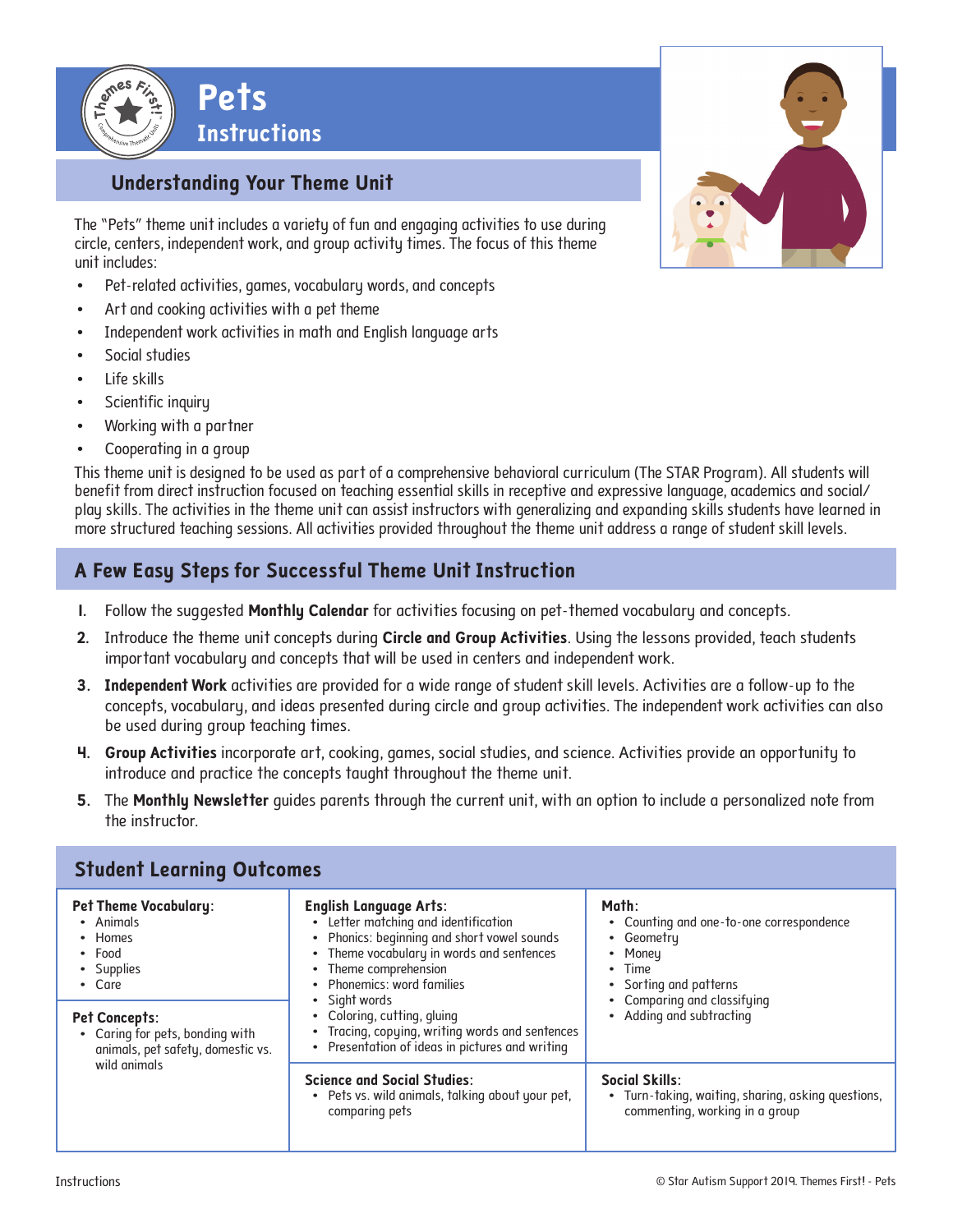# **Utilizing Learning Objectives**

Each activity, lesson, worksheet, and task opens with a learning objective that clearly outlines the skills and concepts reinforced in that specific piece of material. All objectives work off of learner-based outcomes in regard to students' individual skill levels. Learning objectives can be used to reinforce state and district educational standards and individual IEP goals; they can also help maintain documentation of the skills and tasks students practice and master during these activities.

#### **Circle**

The circle activities and visuals include icons for calendar, songbooks, and pet-themed activities.

It is important to have a structured circle routine. View the ideas and visuals in the "Routine Essentials: Circle - Morning" page of the STAR Media Center. Once the circle routine and visual supports are in place, add more fun to circle time by introducing new themes. Each theme unit includes circle song icons, books, and activities.

| <b>NAME OF ACTIVITY/VISUAL SUPPORT</b>                                                                                                                                                                 | <b>PRINTABLE FORMS</b>                                                                                                                                                                                                                                         |  |  |
|--------------------------------------------------------------------------------------------------------------------------------------------------------------------------------------------------------|----------------------------------------------------------------------------------------------------------------------------------------------------------------------------------------------------------------------------------------------------------------|--|--|
| <b>CALENDAR DATE ICONS</b><br>Icons for each day of the week to identify the date. Includes<br>repeating patterns. Contains 31 days so you can customize the unit to<br>suit your specific time frame. | • Kitten, kitten, puppy, puppy                                                                                                                                                                                                                                 |  |  |
| <b>SONGBOOK ICONS</b><br>Support student participation by providing song choice icons and<br>visual supports for each song.                                                                            | • I Know a Pet<br>• My Pets                                                                                                                                                                                                                                    |  |  |
| <b>CIRCLE ACTIVITIES</b><br>Use these activities to introduce the theme and teach key vocabulary<br>and concepts.                                                                                      | • Who Has the Pet Item?<br>• What Doesn't Belong?<br>• Silly Pets<br>• My Pet<br>• Hidden Dog Bone Game                                                                                                                                                        |  |  |
| <b>THEME-RELATED VIDEOS</b><br>Use the following videos during circle to introduce the concepts<br>taught in the theme unit.                                                                           | . See circle activities page for a link to videos.<br>. We recommend that you preview the YouTube videos prior to<br>student viewing to ensure appropriate content as video links can<br>break or change. Also be advised ads may appear within the<br>videos. |  |  |

#### **THEME VOCABULARY**

Introduce new vocabulary and concepts through written and visual supports.

**Animals:** Pet, Dog, Puppy, Cat, Kitten, Turtle, Fish, Bird, Hamster, Rabbit, Rat, Snake, Frog

**Homes:** Dog House, Cat Bed, Fish Bowl, Birdcage, Hutch, Hamster Cage, Terrarium, Aquarium

**Food:** Kibble, Cat Food, Fish Food, Crickets, Bird Seed, Carrots, Pellets, Water

**Supplies:** Kennel, Food, Bowl, Collar, Leash, Brush, Hamster Wheel, Litter Box, Bone, Yarn Ball, Cat Tower

**Other:** Walk, Groom, Bathe, Veterinarian, Love, Play, Purr, Meow, Bark, Feed, Pet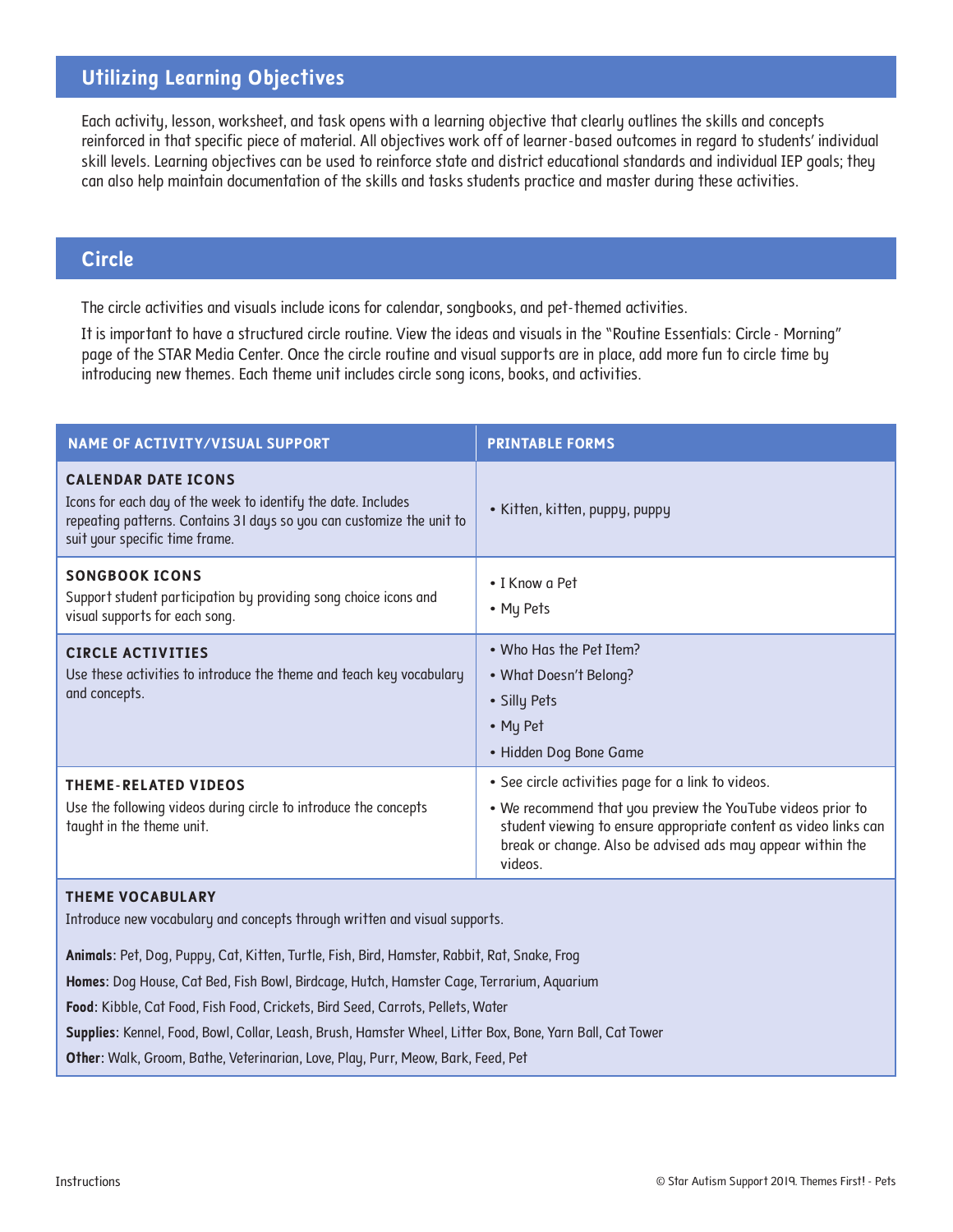# **Group Activities**

A variety of group activities are included that incorporate cooking, art, games, life skills, social studies, and science.

Art group activities include instructional videos for step-by-step guidance. View the videos below each art lesson on the "Group Activities" page of the STAR Media Center.

Small group activities are a great way to build a positive classroom climate and teach social skills. Providing structure during these activities will create clear expectations for students and promote independence. Refer to the Small Group Activity routine ideas located in the Routine Essentials section of the STAR Media Center for additional ideas.

| <b>NAME OF ACTIVITY/VISUAL SUPPORT</b>                                                                                                            |                                                                                                                                                                                                                                                                                       | <b>PRINTABLE FORMS</b>                                                                        |  |
|---------------------------------------------------------------------------------------------------------------------------------------------------|---------------------------------------------------------------------------------------------------------------------------------------------------------------------------------------------------------------------------------------------------------------------------------------|-----------------------------------------------------------------------------------------------|--|
| <b>GAME: FEED THE DOG COUNTING</b><br>(Counting game using dog kibble)                                                                            |                                                                                                                                                                                                                                                                                       | Feed the Dog Counting Game                                                                    |  |
| <b>GAME: FEED THE CAT</b><br>(Letter matching game using cat images)                                                                              | Feed the Cat Vowel Game                                                                                                                                                                                                                                                               |                                                                                               |  |
| <b>GAME: HOW MANY PETS? ROLL AND GRAPH</b><br>(Graphing game with a pet theme)                                                                    |                                                                                                                                                                                                                                                                                       | How Many Pets? Roll and Graph                                                                 |  |
| <b>GAME: PET MEMORY</b><br>(Classic memory game with a pet theme)                                                                                 | Pet Memory                                                                                                                                                                                                                                                                            |                                                                                               |  |
| ART: HANDPRINT CAT - See instructional video for step-by-step guidance<br>(Art project in which students create cats using their handprints)      | <b>Handprint Cat</b>                                                                                                                                                                                                                                                                  |                                                                                               |  |
| ART: GOLDFISH IN A BAG - See instructional video for step-by-step guidance<br>(Art project in which students create watercolor paintings of fish) | Goldfish in a Bag                                                                                                                                                                                                                                                                     |                                                                                               |  |
| ART: PAPER PLATE PUPPY - See instructional video for step-by-step guidance<br>(Art project in which students create dogs out of paper plates)     |                                                                                                                                                                                                                                                                                       | Paper Plate Puppy                                                                             |  |
| ART: PATTERN SNAKE - See instructional video for step-by-step guidance<br>(Students create beaded snakes with specific patterns)                  |                                                                                                                                                                                                                                                                                       | Pattern Snake                                                                                 |  |
| <b>COOKING: FISH IN A TANK</b><br>(Students assemble graham cracker snacks inspired by pet fish)                                                  |                                                                                                                                                                                                                                                                                       | Fish in a Tank                                                                                |  |
| <b>COOKING: KITTY CAT BAGEL</b><br>(Students create sweet and savory snacks inspired by cats)                                                     |                                                                                                                                                                                                                                                                                       | Kitty Cat Bagel                                                                               |  |
| <b>COOKING: PUPPY SNACK</b><br>(Students make snacks resembling puppies)                                                                          |                                                                                                                                                                                                                                                                                       | <b>Puppy Snack</b>                                                                            |  |
| <b>COOKING: STRAWBERRY MOUSE</b><br>(Students create fruity snacks inspired by mice)                                                              |                                                                                                                                                                                                                                                                                       | <b>Strawberry Mouse</b>                                                                       |  |
| <b>LIFE SKILLS</b><br>(Pet-themed life skills activities)                                                                                         |                                                                                                                                                                                                                                                                                       | <b>Feeding Animals Picture Sequencing</b><br>Pet Safety Sorting<br><b>Pet Supply Matching</b> |  |
| <b>SOCIAL STUDIES</b><br>(Pet-themed social studies activities)                                                                                   |                                                                                                                                                                                                                                                                                       | All about My Pet<br>Pets vs. Wild Animals<br>What Pets Do We Have?                            |  |
| <b>SCIENCE</b><br>(Pet-themed scientific inquiry lessons)                                                                                         |                                                                                                                                                                                                                                                                                       | <b>Animal Sound Prediction</b><br>How Do Fish Breathe?                                        |  |
| <b>THEME-RELATED BOOKS</b>                                                                                                                        | 1. Not Norman: A Goldfish Story by Kelly Bennett<br>2. Please, Puppy, Please by Spike Lee<br>3. Harry the Dirty Dog by Gene Zion<br>4. Cookie's Week by Cindy Ward<br>5. Bark, George by Jules Feiffer<br>6. Too Many Rabbits by Peggy Parish<br>7. A Cat and a Dog by Claire Masurel |                                                                                               |  |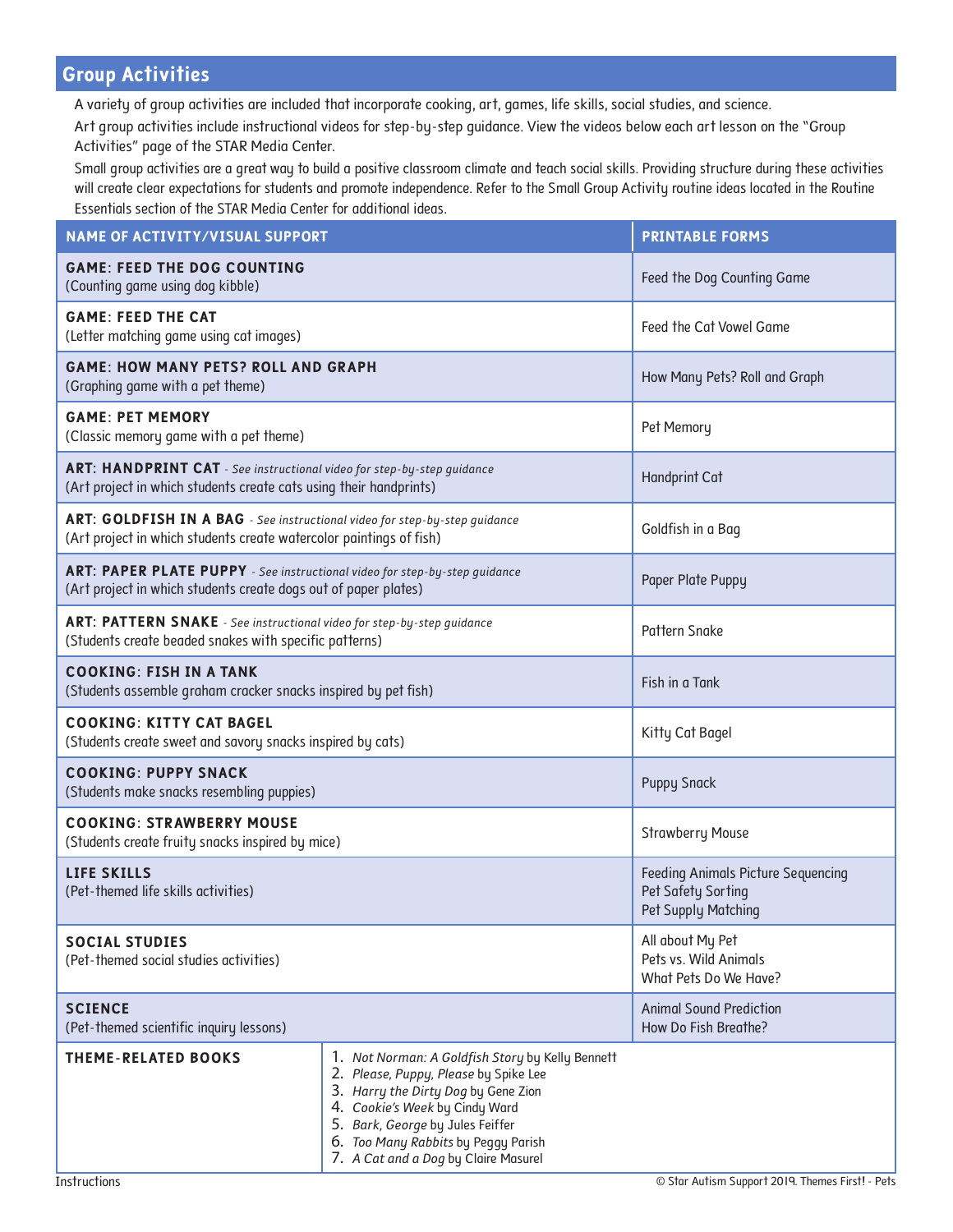# **Independent Work**

Independent work task boxes, file folder tasks, and worksheets are included for math and English language arts at three different levels of difficulty.

Instructions for preparation of each type of independent work task can be found at the top of each subject's independent work section in the Media Center.

Students benefit from structured independent work time: Review the independent work routine ideas and visuals in the Routine Essentials section of the STAR Media Center.

Activities for independent work follow a consistent format and address academic standards in math and English language arts. Each new theme includes independent work tasks with rotating formats, targeting learning objectives in fun and engaging ways while providing consistency of instruction for students to build on previously learned skills. The table below is an overview of the format for each lesson.

| <b>CURRICULAR AREA - ELA</b>                                                                                                                                                  | <b>LEVEL I</b>                                                   | <b>LEVEL 2</b>                                                 | <b>LEVEL 3</b>                                            |
|-------------------------------------------------------------------------------------------------------------------------------------------------------------------------------|------------------------------------------------------------------|----------------------------------------------------------------|-----------------------------------------------------------|
| I. Reading (Literature)<br>Key ideas and details<br>Craft and structure<br>Integration and knowledge of ideas<br>Range of reading and level of<br>text complexity             | <b>ELA: Worksheet I.I</b><br><b>Coloring Pictures</b>            | <b>ELA: Worksheet I.2</b><br><b>Comparing Pictures</b>         | <b>ELA: Worksheet I.3</b><br>Sequencing                   |
| 2. Reading (Informational Text)<br>• Key ideas and details<br>Craft and structure<br>Integration and knowledge of ideas<br>• Range of reading and level of<br>text complexity | <b>ELA: Task Box 2.1</b><br>Vocabulary Words                     | ELA: Task Box 2.2<br>Matching Pictures to<br><b>Words</b>      | ELA: Task Box 2.3<br>Matching Pictures to<br>Descriptions |
| 3. Reading (Foundational Skills)<br>• Print concepts<br>Phonological awareness<br>Phonics and word recognition<br>• Fluency                                                   | <b>ELA: File Folder 3.1</b><br>Sorting by Size                   | <b>ELA: File Folder 3.2</b><br>Reading<br>Comprehension I      | <b>ELA: File Folder 3.3</b><br>Reading<br>Comprehension 2 |
| 4. Writing<br>• Text types and purposes<br>Production and distribution of writing<br>• Research to build and<br>present knowledge<br>• Range of writing                       | <b>ELA: Worksheet 4.1</b><br>Tracing                             | ELA: Worksheet 4.2<br><b>Connecting Dots</b>                   | ELA: Worksheet 4.3<br>Tracing and Writing                 |
| 5. Speaking and Listening<br>• Comprehension and collaboration<br>• Presentation of knowledge<br>and ideas                                                                    | <b>ELA: Task Box 5.1</b><br>Following Left-Right<br>Directions I | ELA: Task Box 5.2<br>Following Left-Right<br>Directions 2      | ELA: Task Box 5.3<br>Following Left-Right<br>Directions 3 |
| 6. Language<br>• Conventions of standard English<br>• Knowledge of language<br>• Vocabulary and acquisition use                                                               | <b>ELA: File Folder 6.1</b><br><b>Matching Pictures</b>          | <b>ELA: File Folder 6.2</b><br>Matching Words to<br>Pictures I | ELA: File Folder 6.3<br>Matching Words to<br>Pictures 2   |